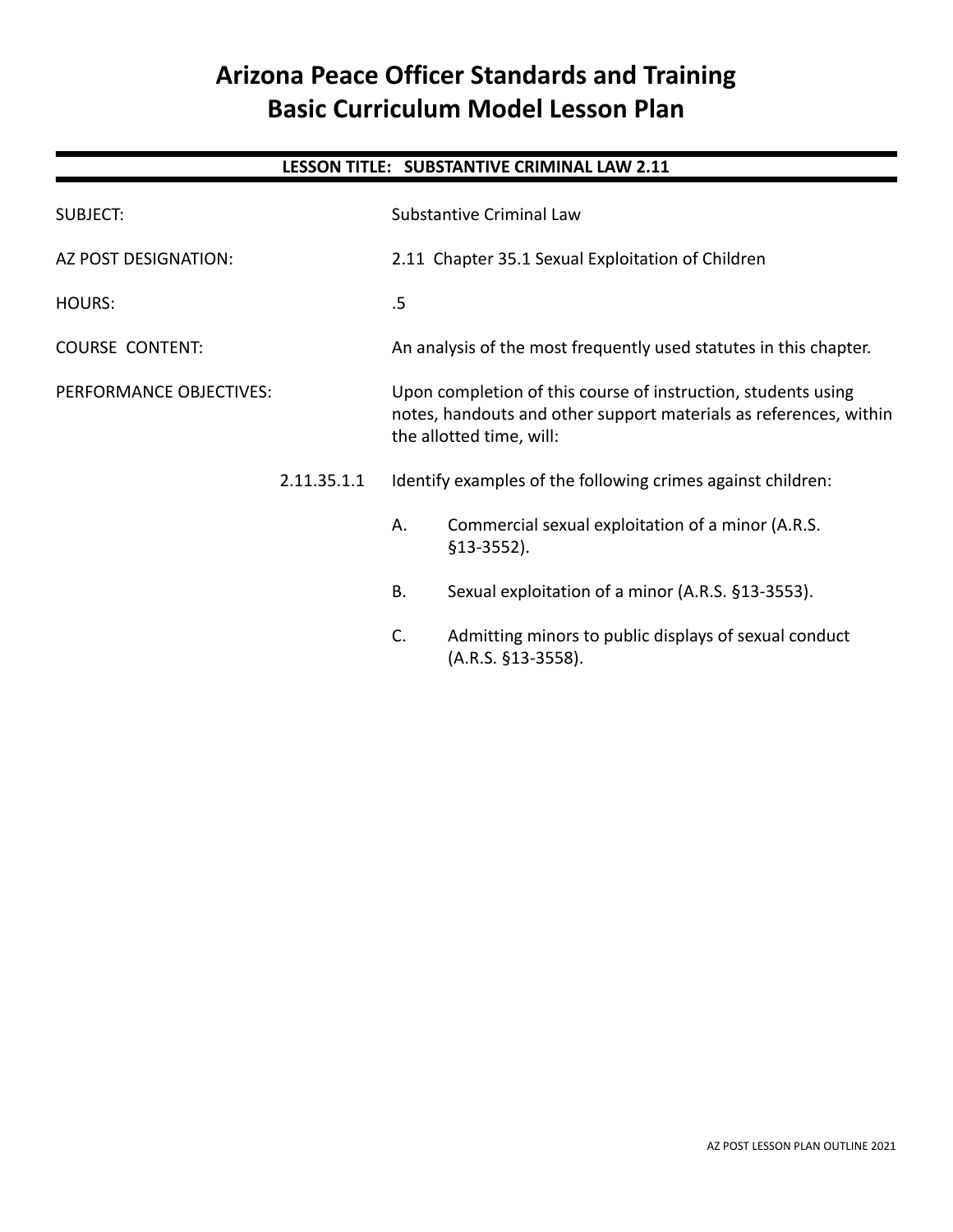# **LESSON TITLE: SUBSTANTIVE CRIMINAL LAW CHAPTER 35.1 SEXUAL EXPLOITATION OF CHILDREN PAGE: 2**

| DATE FIRST PREPARED:             | November 2000                                            |                                              |  |  |
|----------------------------------|----------------------------------------------------------|----------------------------------------------|--|--|
| PREPARED BY:                     | <b>SME Committee</b>                                     |                                              |  |  |
| <b>REVIEWED - REVISED:</b>       | <b>SME Committee</b>                                     | DATE: May 2002                               |  |  |
| <b>REVIEWED - REVISED:</b>       | AZ POST (Word)                                           | DATE: June 2003                              |  |  |
| <b>REVIEWED - REVISED:</b>       | <b>SME Committee</b>                                     | DATE: January 2009                           |  |  |
| <b>REVIEWED - REVISED:</b>       | <b>SME Committee</b>                                     | DATE: November 2011                          |  |  |
| <b>REVIEWED - REVISED:</b>       | <b>SME Committee</b>                                     | DATE: June 2014                              |  |  |
| <b>REVIEWED - REVISED:</b>       | <b>SME Committee</b>                                     | DATE: August 2019                            |  |  |
| <b>REVIEWED - REVISED:</b>       | <b>SME Committee</b>                                     | DATE: December 2020                          |  |  |
| <b>REVIEWED - REVISED:</b>       | AZPOST (DocX)                                            | DATE: January 2022                           |  |  |
| REVIEWED - REVISED:              |                                                          | DATE:                                        |  |  |
| REVIEWED - REVISED:              |                                                          | DATE:                                        |  |  |
| REVIEWED - REVISED:              |                                                          | DATE:                                        |  |  |
| AZ POST - APPROVAL:              | <b>Steve Enteman</b>                                     | DATE: August 2019                            |  |  |
| AZ POST - APPROVAL:              | Mandy Faust                                              | DATE: February 2021                          |  |  |
| AZ POST - APPROVAL:              | Lori Wait                                                | DATE: January 2022                           |  |  |
| <b>INSTRUCTOR REFERENCES:</b>    | A.R.S. Title 13                                          |                                              |  |  |
| <b>CLASS LEVEL:</b>              | Student                                                  |                                              |  |  |
| <b>TRAINING AIDS:</b>            | http://www.azleg.gov/ArizonaRevisedStatutes.asp          |                                              |  |  |
| <b>INSTRUCTIONAL STRATEGY:</b>   | Interactive lecture.                                     |                                              |  |  |
| <b>SUCCESS CRITERIA:</b>         | 70% or higher on a written, multiple-choice examination. |                                              |  |  |
| <b>COMPUTER FILE NAME:</b>       |                                                          | 2-11 Ch 35.1 Sexual Exploitation of Children |  |  |
| DATE RELEASED TO THE SHARE FILE: | May 27, 2022                                             |                                              |  |  |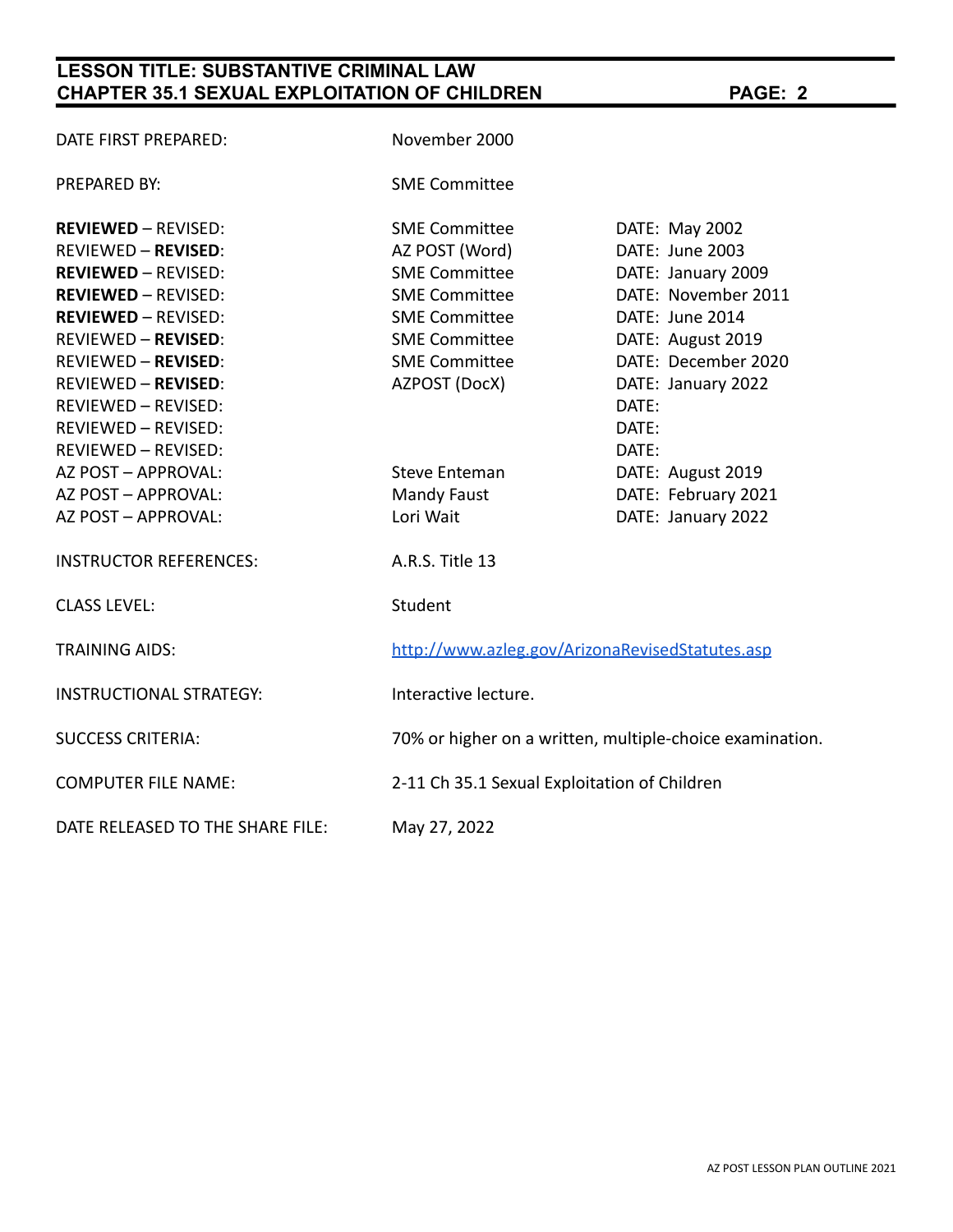#### **I. INTRODUCTION**

- A. Instructor (self) introduction.
- B. Preview of performance objectives. *INSTRUCTOR NOTE: Use if taught as a "Stand alone" lesson plan.*

#### **II.** §**13-3552 – COMMERCIAL EXPLOITATION OF A MINOR P. O. 2.11.35.1.1A**

- A. A person commits this crime by knowingly:
	- 1. Using, employing, etc., a minor to engage or help others to engage in sexual conduct for the purpose of producing any visual depiction or live act depicting such conduct.
	- 2. Using, employing, etc., a minor to expose the genitals or anus or the areola or nipple of the female breast(s) for financial or commercial gain.
	- 3. Permitting a minor to engage in, or help others engage in, sexual conduct for the purpose of producing a visual depiction or live act depicting such conduct.
	- 4. Transporting, or financing the transportation of, any minor through (or across) this state with the intent that such minor engage in prostitution or violate A.R.S. §13-3552.
	- 5. Using advertisement for prostitution as defined in section §13-3211 that contains a visual depiction of a minor.
- B. This is a Class 2 felony; if the minor is under 15 years of age, it is punishable under A.R.S. §13-604.01.

#### **III.** §**13-3553 – SEXUAL EXPLOITATION OF A MINOR P. O. 2.11.35.1.1B**

- A. A person commits this crime by knowingly:
	- 1. Recording, filming, photographing, developing or duplicating any visual depiction in which minors are engaged in sexual conduct.
	- 2. Distributing, transporting, exhibiting, receiving, selling, purchasing, possessing, etc., any visual depiction in which minors are engaged in sexual conduct.
- B. This is a Class 2 felony unless the minor is under 15 years of age it is then punishable under A.R.S. §13-604.01.

## **IV.** §**13-3554 - LURING A MINOR FOR SEXUAL EXPLOITATION P. O. 2.11.35.1.1C**

A. A person commits luring a minor for sexual exploitation by offering or soliciting sexual conduct with another person knowing or having reason to know that the other person is a minor.